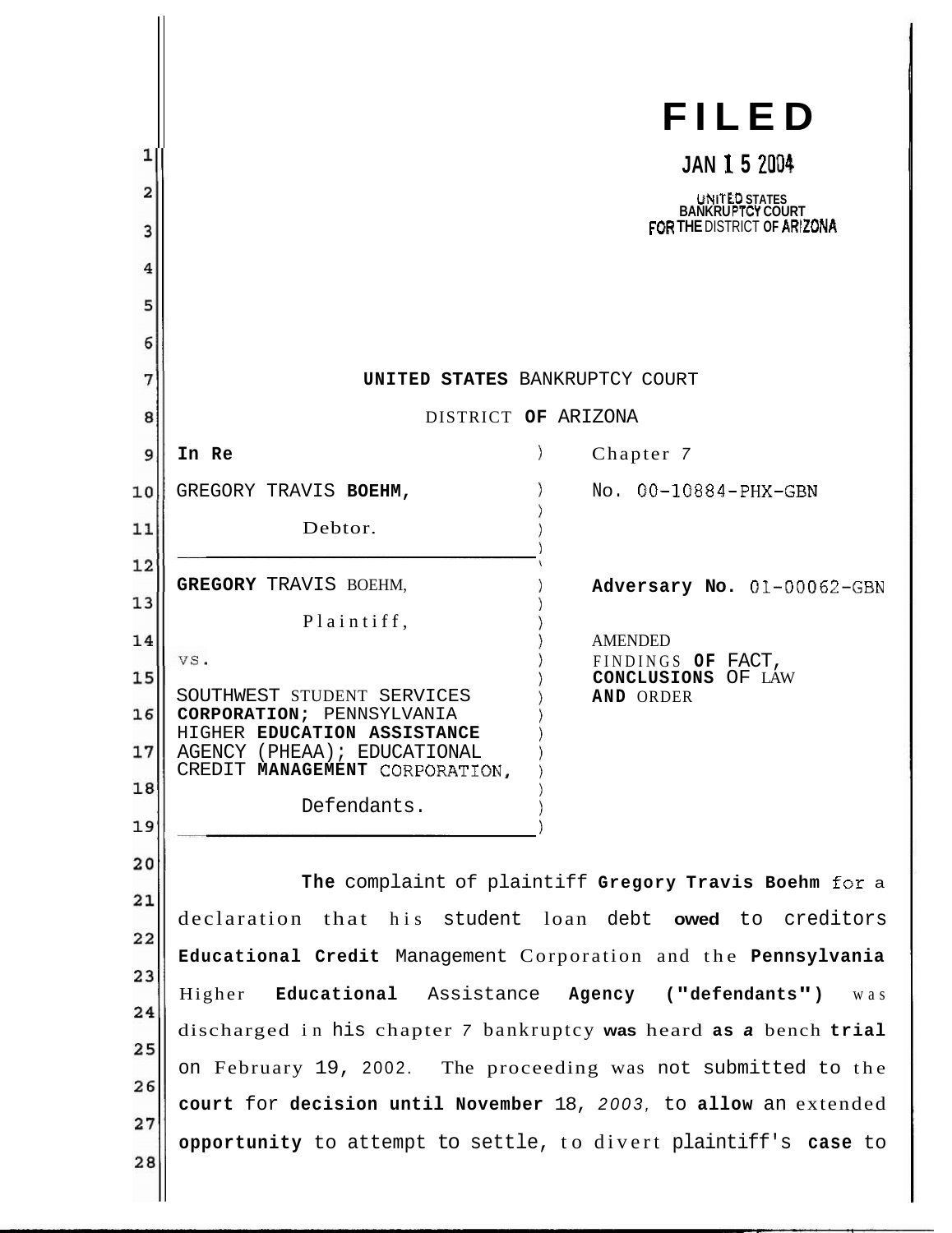1 an administrative resolution under the William D. Ford Loan  $\overline{\mathbf{2}}$ Consolidation Program, 34 C.F.R. *5* 685 et. seq. and for extensive 3 post trial briefing.

 $\overline{\mathbf{4}}$ The Court has considered sworn witness testimony, admitted exhibits, a declaration of defendants' witness Danielle 5 Smith and the facts and circumstances of this case. An interim 6 7 order was entered on December 4, 2003 announcing the Court's decision. The following findings and conclusions are now 8 9 entered:

## **FINDINGS OF FACT**

1. Plaintiff Boehm is a tetraplegic, unable to use 11 his arms or legs since suffering a spinal cord severance injury  $12$ in a May 7, 1981 automobile accident. He functions and interacts **13**  verbally and through use of mouth sticks and employment of a **14**  personal assistant. He has employed a personal assistant for the **15**  last 20 years and is confined to a wheelchair. Following his **16**  injury, plaintiff acquired a considerable amount of higher **17**  education, receiving a Bachelor of Science degree in Hotel **18**  Administration in 1990, a Juris Doctor degree from the Arizona **19**  State University Law School in 1994 and a Master's degree in **20**  Business Administration in 1995. Mr. Boehm is single and has no **21**  dependents. Plaintiff has been unable to pass the examination **22**  requirements for admission to Arizona bar membership after eight **23 24**  attempts. Since August 16, 2001 plaintiff has been employed part time at Arizona State University as a technical support **25**  representative, responding to inquiries by telephone and email. **26**  His salary is \$954 per month. He estimates his current gross **27** 

2

**2 8**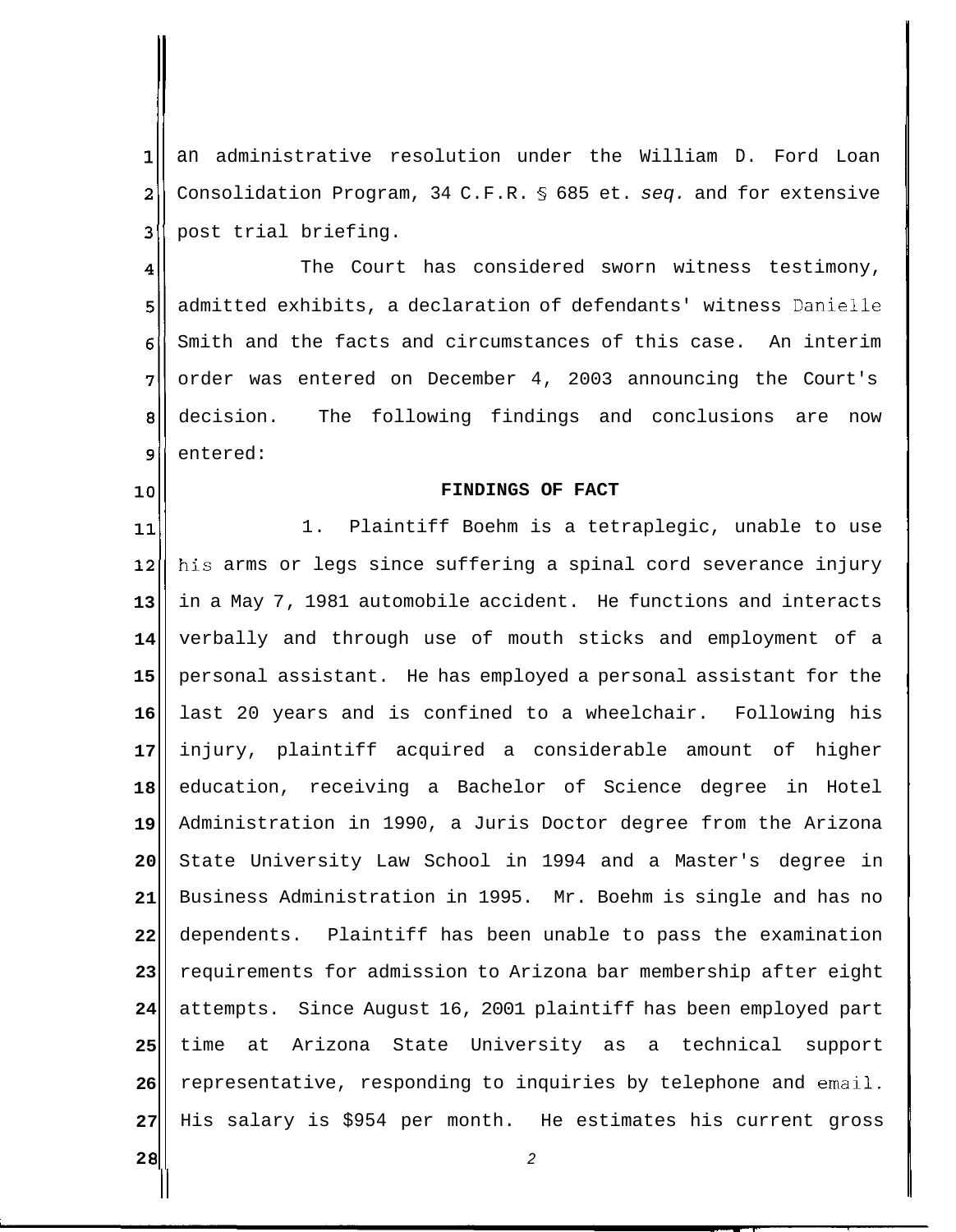salary is \$15-16,000. Plaintiff additionally receives \$763 W monthly in untaxed Social Security Disability Insurance payments. || He previously received \$486 monthly in Supplemental Security Income ("SSI") payments. The SSI payments terminated when he **1** became employed at the University

 **At the time of trial, plaintiff was concerned because 11)** his Social Security disability benefits were under periodic agency review. If he were to lose his social security, the state of Massachusetts would cut off his personal assistant benefits, 10<sup>|</sup> paid directly to the assistant. He maintains state residency by leasing premises in Clinton, Massachusetts. Plaintiff testified his personal expenses have escalated since he filed his Schedule J current expenditures statement on October 5, 2000' and he is unable to make payments on defendants' claims. Trial testimony of Gregory Travis Boehm of February 19, 2002 ("test."); admitted<br>**16** exhibit ("ex") B. The Court finds that debtor is a credible exhibit ("ex") B. The Court finds that debtor is a credible witness.

 $\begin{array}{c} 18 \\ 18 \\ 19 \end{array}$ 2. Plaintiff filed a Chapter 7 bankruptcy case in **1911**  this judicial district on October 5, 2000. He scheduled his **20** monthly income as \$1,203.76, based entirely on government <br>21

**2 2 23 24 25 26 27 1** The pro se litigant subsequently supported his trial testimony by post-trial filings of bills, including a statement reflecting his Massachusetts lease has increased from \$51 monthly, effective February 1, 2001 to \$902, effective October 1, 2003. Dkt. 52. He also attaches correspondence reflecting the Social Security Administration is attempting to collect an asserted overpayment of \$6,570.66. Dkt. 40 at attachment. Defendants properly object to consideration of documents not admitted at trial. In re MacDonald, 222 B.R. 69, 72-73 (Bankr. E.D.Pa. 1998). The documents will not be considered. Plaintiff's trial testimony will be considered, however.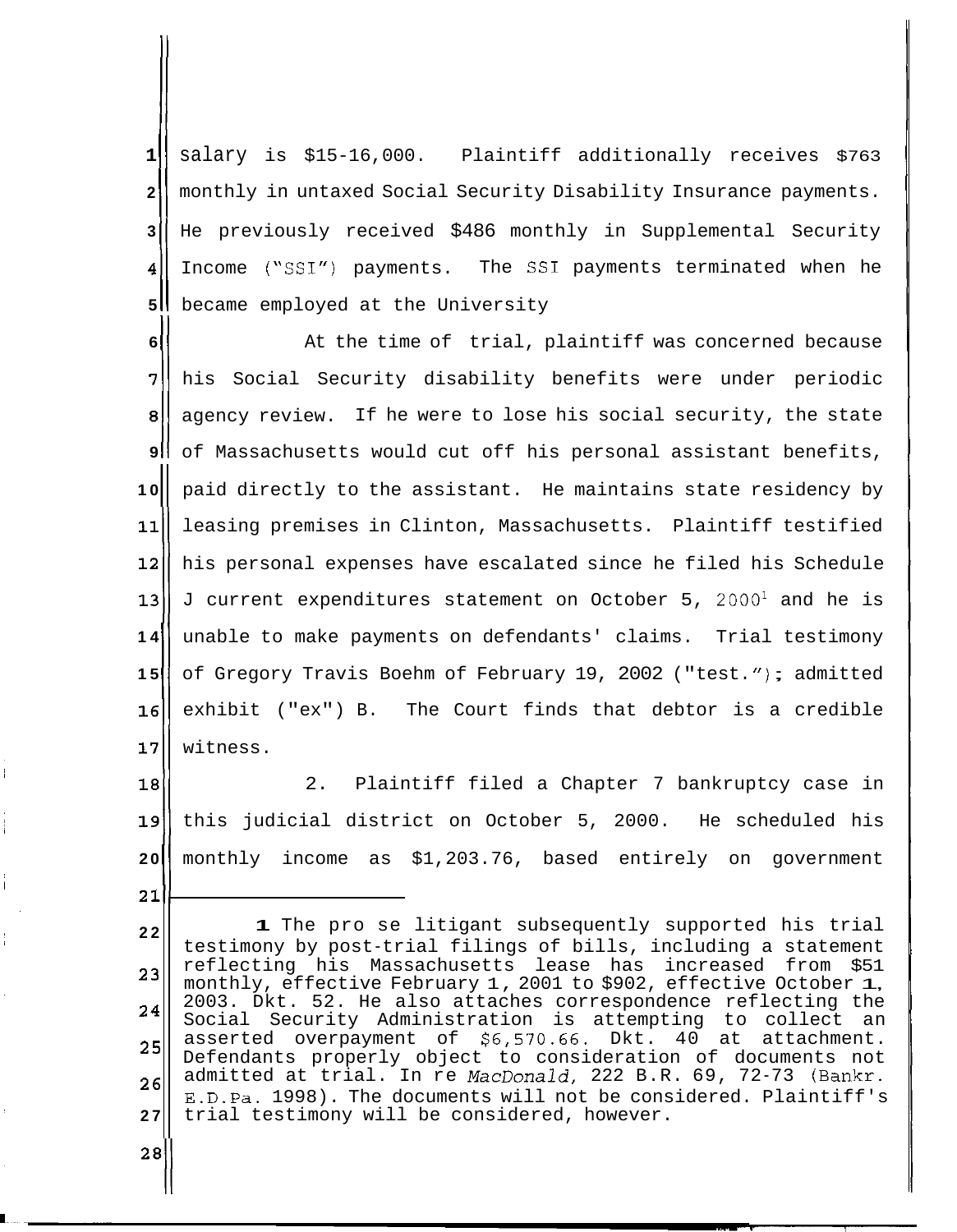$1$ assistance through Social Security Disability and the SSI  $\overline{a}$ programs. His earnings from these same governmental assistance  $\overline{3}$ programs provided income of \$13,064.00 in 1999 and \$13,215.00 in  $\overline{\mathbf{4}}$ 1998. Debtor listed his expenses as \$1,454.89, including 5 payments of \$771.19 monthly on \$34,001.74 of scheduled student loan debt owed to three creditors. Debtor's bankruptcy schedules 6 7 list his unsecured debt as \$95,656.51, including the above 8 student loans and \$61,246.33 in credit card debt owed to ten creditors. $2$  No secured or priority debt was listed. Plaintiff 9 valued his total assets at \$4,125, primarily consisting of a 1990 10 Ford van worth \$3,800. His bankruptcy trustee reported no assets  $11$ were available to pay creditors. Debtor has been granted a  $12$  $13$ bankruptcy discharge on January 29, 2001 and his case was closed on August 8, 2002. Administrative file 00-10884-PHX-GBN and 14  $15$ supporting schedules.

 $16$ 3. On January 31, 2001 plaintiff filed the complaint  $17$ in this proceeding, seeking discharge of student loan debt held  $18$ by three defendants with a current balance of \$25,129.09. He  $19$ alleged in the complaint and testified at trial that he remained  $20<sub>1</sub>$ current in his student loan payments until he filed the adversary proceeding. Complaint at pgs. 1-4, adversary docket item 21  $22^{\circ}$ ("Dkt.") 1. Debtor credibly testified that he kept current with his \$771 monthly student loan payments by charging expenses on  $23<sub>1</sub>$ his credit cards 24

25

 $26$ 2Credit card debts of \$650.73 and \$5,196.15 were apparently listed twice. See Schedule F at pgs. 1-2. 27

4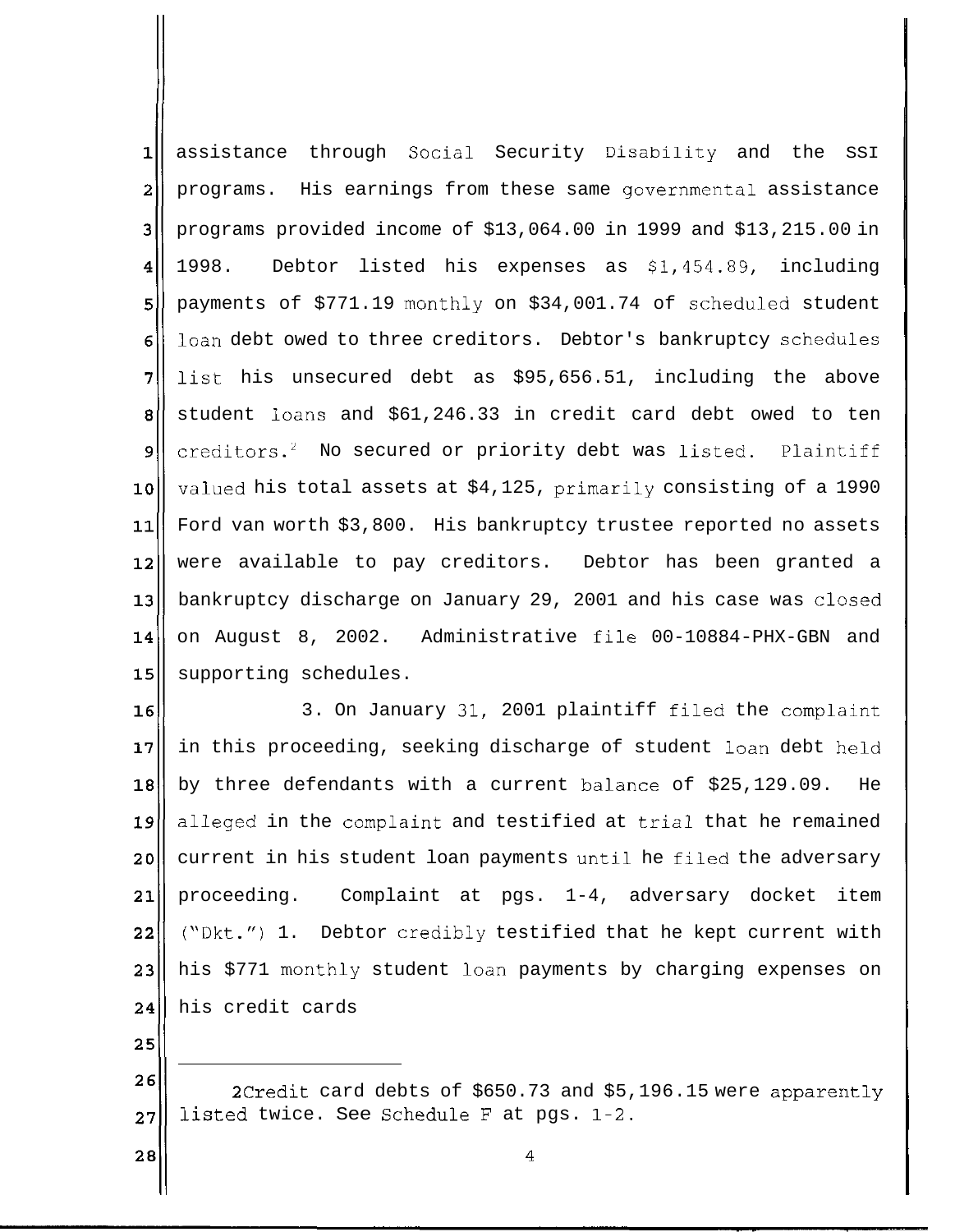**1 2 3 4 5 6 7 8 9 10 11 12**  A settlement was reached with defendant The Education Resources Institute ("TERI") on January 7, 2002 by which the TERI claim would be discharged on April 15, 2003, provided debtor established through tax returns that his gross income did not exceed \$25,000 in either calendar year 2001 or 2002. Stipulated Judgment at 1-2, Dkt. 28. Plaintiff and the two remaining defendants could not reach settlement: debtor rejected defendants' request that he stipulate to a 25-year income contingent repayment plan under the William D. Ford Foundation Income Contingent Repayment Program. Defendants rejected debtor's request that they stipulate to a settlement similar to the TERI resolution. Test., ex. D.

**13 14 15**  4. To the extent any of the following conclusions of law should be considered findings of fact, they are hereby incorporated by reference.

## **CONCLUSIONS OF LAW**

**17 18 19**  1. To the extent any of the above findings of fact should be considered conclusions of law, they are hereby incorporated by reference.

**2 0 21 22 23 24 25 26 27**  2. Pursuant to 28 U.S.C.5 1334 (a), jurisdiction of debtor's bankruptcy case is vested in the United States District Court for the District of Arizona. That court has referred all cases under Title 11 of the United States Code and all adversary proceedings arising under Title 11 or related to a bankruptcy case to this court. 28 U.S.C.§ 157 (a); Amended District Court General Order 01-15. This proceeding having been appropriately referred, this court has core bankruptcy jurisdiction to enter a

5

**2 8**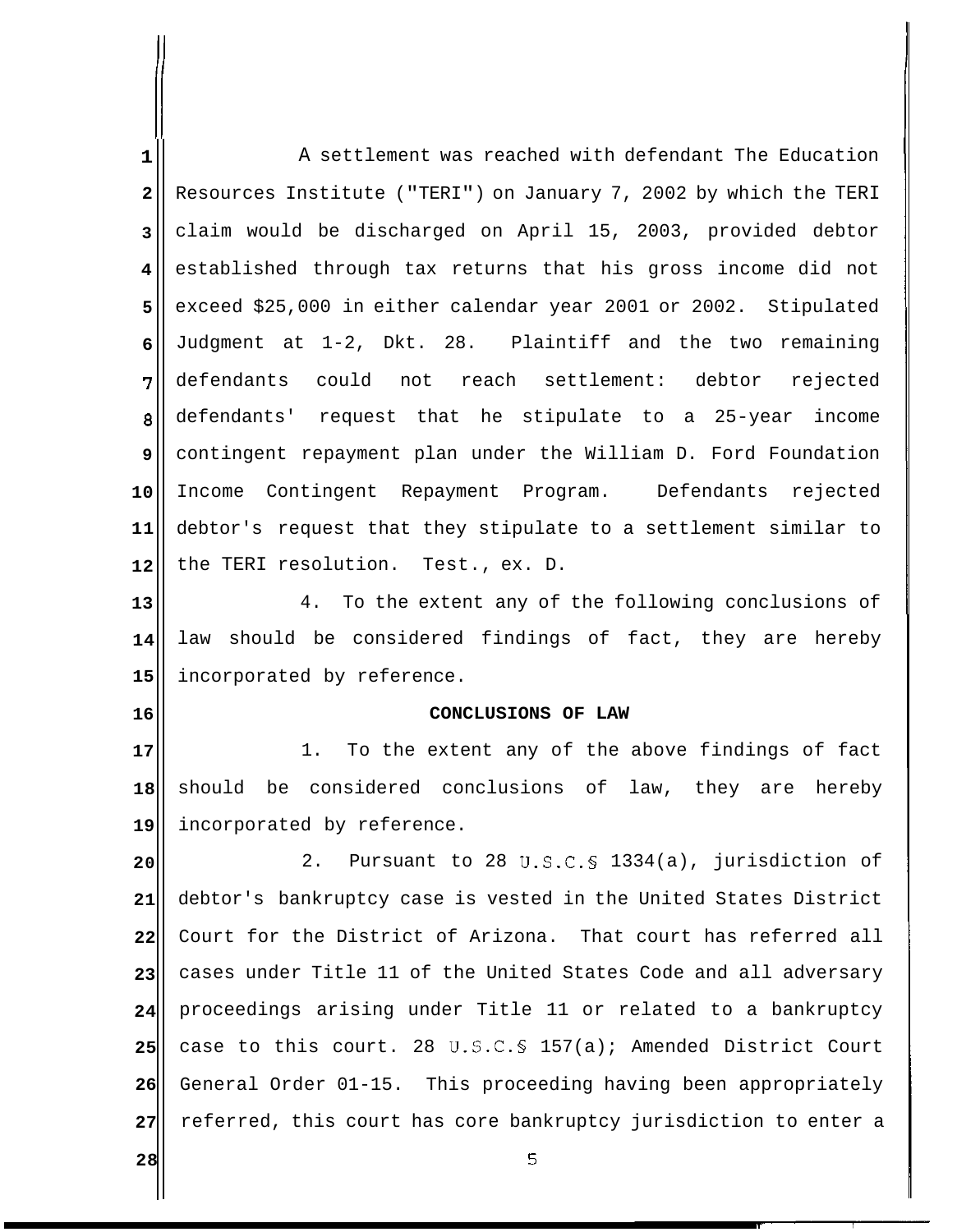1 **2 3**  final judgment determining whether defendants' claims should be discharged in the related bankruptcy case. 28 U.S.C.5  $157(b)(2)(1)$ .

3. This court's conclusions of law are reviewed de **4**  novo. Its factual findings are reviewed for clear error. Hanf **5**  v. Summers (In re Summers), 332 F. 3d 1240, 1242 (9<sup>th</sup> Cir. 2003). **6**  The appellate court accepts the bankruptcy court's findings, **7**  unless upon review, it is left with the definite and firm **8**  conviction that a mistake has been committed. Ganis Credit Corp. **9**  v. Anderson (In re Jan Weilert RV, Inc.), 315 F. 3d 1192, 1196 **10**   $(9<sup>th</sup> Cir.)$  amended by 326 F. 3d 1028  $(9<sup>th</sup> Cir. 2003)$ . Whether a **11**  claim is dischargeable presents mixed issues of law and fact that  $12$ are reviewed de novo. Hamada v. Far East National Bank (In re  $13$ Hamada), 291 F. 3d 645, 649 (9<sup>th</sup> Cir. 2002).  $14$ 

4. Under § 523 (a) (8) of the Bankruptcy Code, the 15 issue is whether plaintiff has established that he is entitled to  $16<sup>l</sup>$  $17$ discharge defendants' student loans as constituting an undue hardship on him. 11 U.S.C.5 523 (a) (8) . The Ninth Circuit has  $18$ adopted the so-called Brunner test. Under this three-part test, 19 20 debtor must first establish that he cannot maintain, based on current income and expenses, a minimal standard of living, if  $21$  $22$ forced to repay the loans. Second, debtor must show that additional circumstances exist indicating this state of affairs 23 is likely to persist for a significant portion of the repayment  $24$ period. The third prong requires that debtor has made good faith  $25$ efforts to repay the loans. Saxman v. Educational Credit 26

 $27$ 

28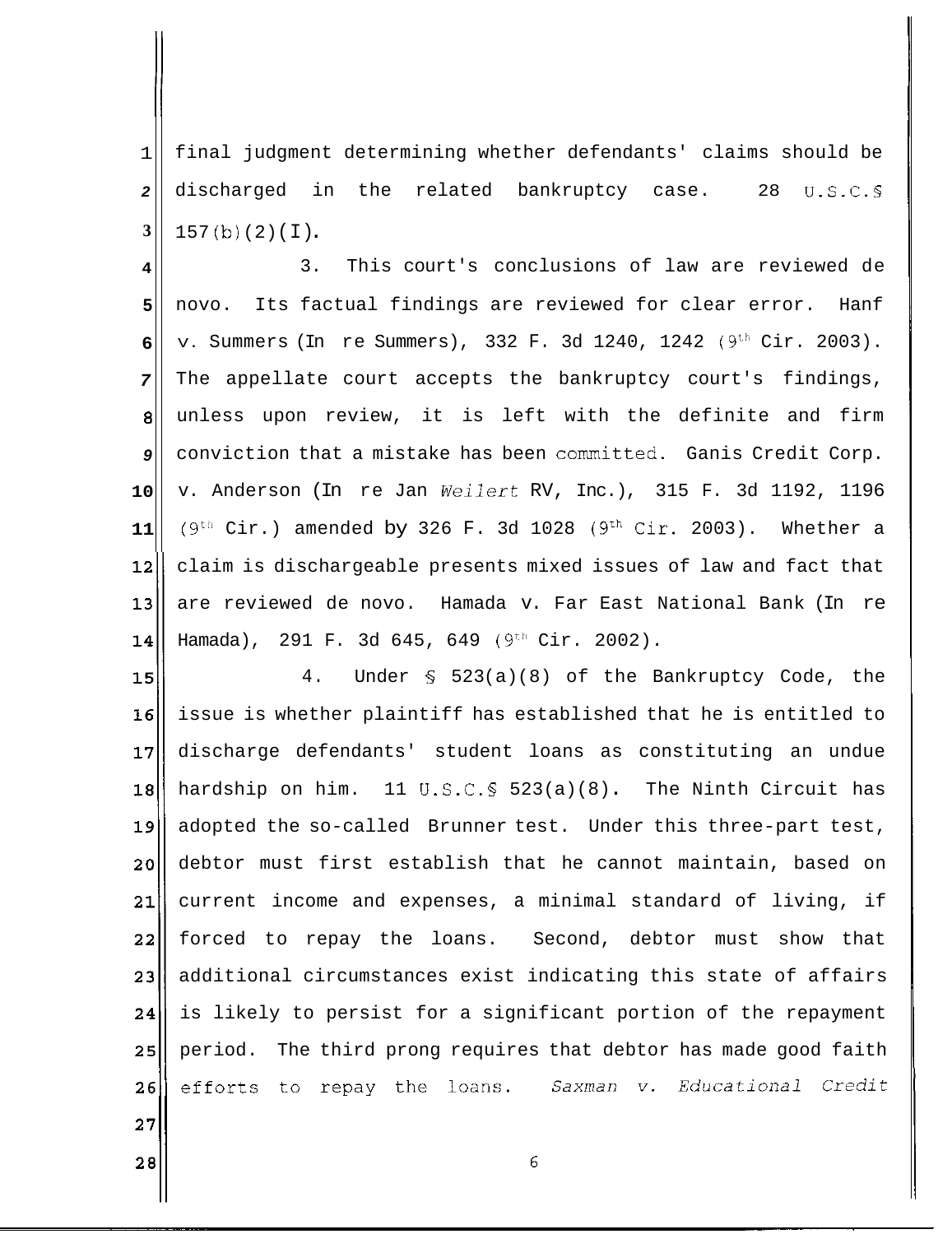**1**  *Management* Corp. *(In* re *Saxman), 325 F. 3d* 1168, 1173 (9"' Cir. **2**  2003).

**4** before a student loan can be discharged. If he fails to meet one **3**  Plaintiff has the burden to satisfy all three elements **5 6 7 8 9 10**  of the requirements, the court's inquiry must end there with a finding of no dischargeability. United Student Aid Funds, Inc. v. Nascimento (In re Nascimento), 241 B.R. 440, 445  $(9<sup>th</sup>$  Cir. Bankr. 1999). The elements are to be proven by a preponderance of the evidence. Cota v. U.S. Department of Education (In re Cota), 298 B.R. 408, 414 (Bankr. D. Az. 2003).

**11 12 13 14 15**  5. The first prong of the Brunner test requires debtor to prove he cannot maintain, based on current income and expenses, a minimal standard of living if forced to repay the loans. This requires an examination of debtor's current income and expenses to see if payment would cause his standard of living **16 17 18 19 20 21 22 23**  to fall below that minimally necessary. Debtor must demonstrate more than simply tight finances. Courts require more than temporary financial adversity, but typically stop short of utter hopelessness. The proper inquiry is whether it would be unconscionable to require debtor to earn more income or reduce expenses. Birrane v. Pennnsylvania Higher Education Assistance Authority (In re Birrane), 287 B.R. 490, 495 (9<sup>th</sup> Cir Bankr. 2002).

**24 25 26 27**  Defendants presented no witnesses controverting plaintiff's credible testimony that he could not maintain his modest living standard and make payments on their claims. There is no evidence of a lavish lifestyle or significant disposable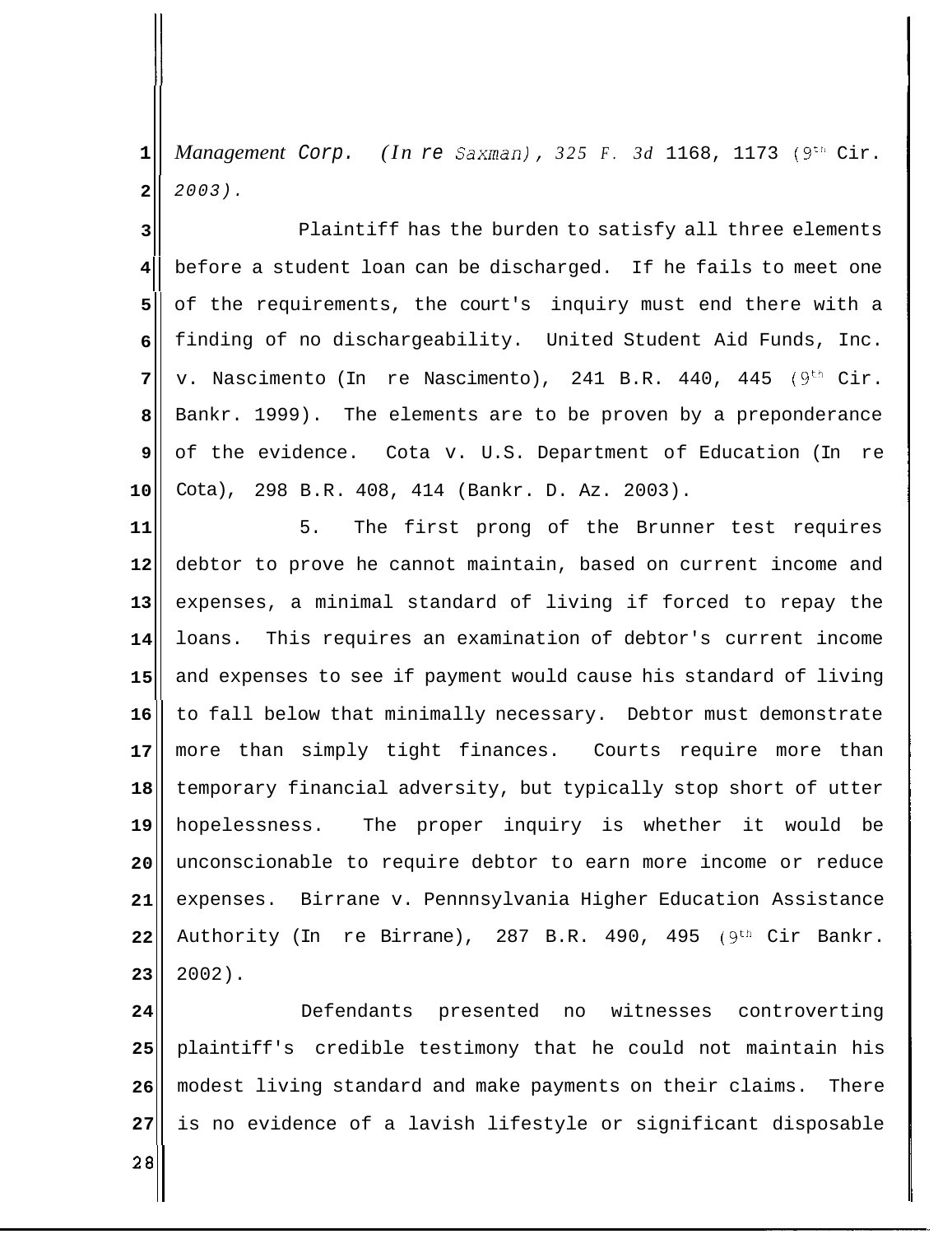**1 2 3 4 5 6 7 8 9 10 11 12 13 14 15 16 17**  income. Defendants' post trial briefing attacks inclusion of \$55 budgeted for monthly home maintenance, although plaintiff is a renter (no trial time was spent on this issue on cross examination) and urges that since plaintiff pre petition could make \$771.19 monthly student loan payments, he should be able to do so post petition as well. Defendants' supplemental reply, dkt. 58 at pgs. 5-6. Defendants also argue for the existence of \$793 in disposable income, based on his 2003 income and his 2000 Expense Schedule J, filed in his bankruptcy. Post trial brief at 2, dkt. 38. These arguments do not overcome plaintiff's credible testimony that he was required by Social Security regulations to keep his student loans current which he did by charging living expenses on multiple credit cards. This testimony is supported by the large number and amount of credit card debt scheduled in the bankruptcy. See finding of fact 2, id. This fact finder concludes debtor has met his burden to establish the first prong of the Brunner test.

**18 19 20 21 22 23 24 25 26**  6. The second prong requires debtor to prove that additional circumstances exist indicating that debtor's current situation is likely to persist for a significant portion of the student loan repayment period. 287 B.R. at 497. This test is to effect clear congressional intent to make discharge of student loans more difficult than that of other debt. There must be evidence debtor's road to recovery is obstructed by the type of barrier that would lead the court to believe he will lack the ability to repay for several years. Examples of such barriers **27**  may include psychiatric problems, lack of usable job skills and

8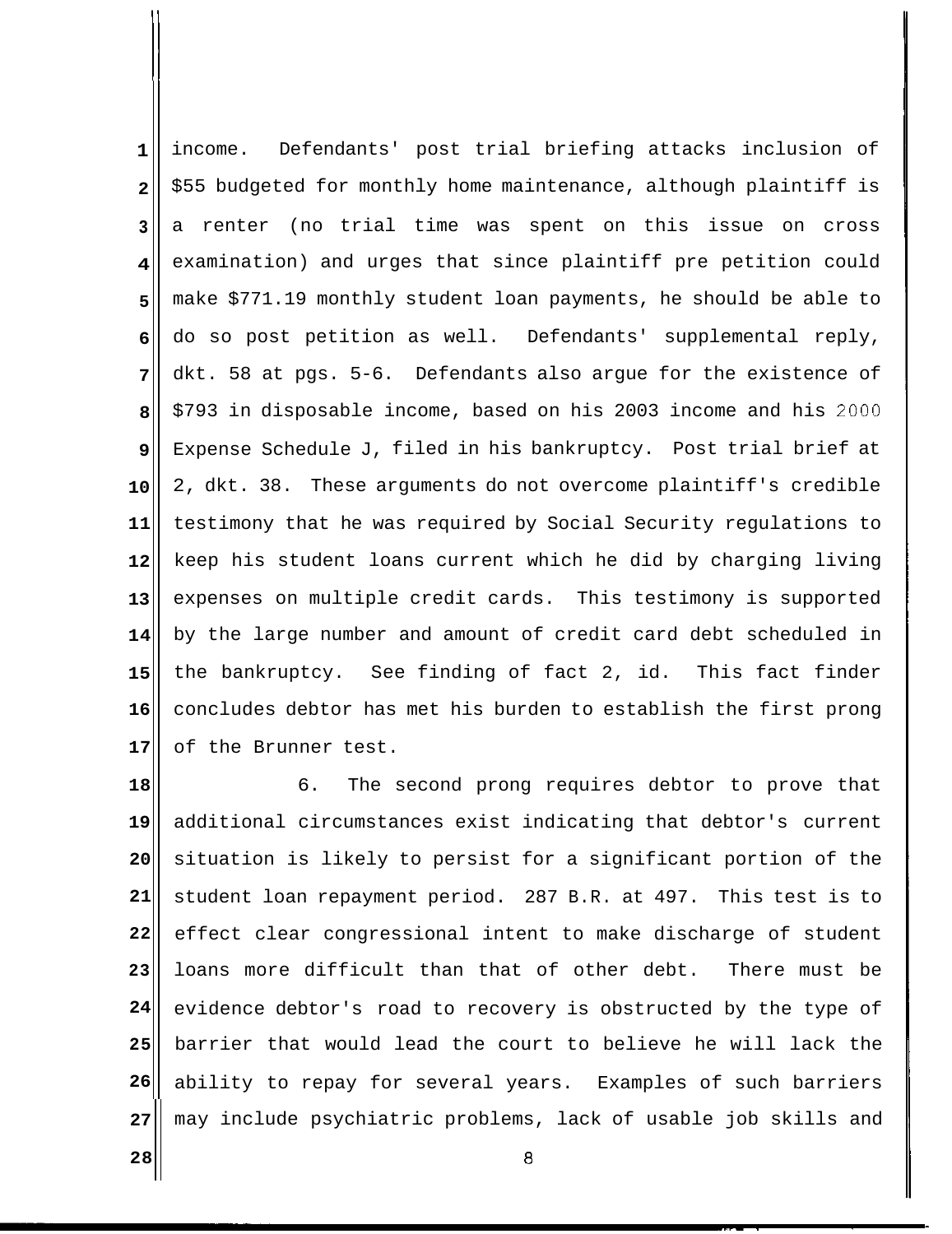**1**  limited education. Id., citing cases. Nothing has been 211 presented indicating plaintiff's present disabled condition will **311** improve over time. He meets defendants' suggestion of seeking  $\overline{\mathbf{4}}$ more gainful employment as an attorney, paralegal, or business 411 5<sup>|</sup> manager with the following: 6 The debtor has taken the bar exam 8 times, and a good portion of the debtor's<br>discharged debt was incurred in the  $\overline{7}$ discharged debt was pursuit of a successful bar exam. Exams  $\bf{8}$ plus review courses all have fees that are fairly substantial. Debtor could not 9 afford these fees at present. Debtor cannot afford to incur more debt.  $10$ Also, defense counsel fails to consider Debtor's total lack of physical ability  $11$ and his complete dependence on others to  $12$ assist in his day. The biggest variable is the dependence on others. Employees  $13$ are (sic) don't show up, are late or tired, hungover, angry, have personal problems and a myriad of other things 14 going on in their lives besides their work<br>for Debtor. If employees don't show up 15 If employees don't show up for work, the debtor cannot do their work for them. As Defense counsel will point 16 out, these circumstances existed at the time the loans were incurred.  $17$  $18$ However, the comfortable pace of law school and the physical rigors of an 19 active attorney are entirely different. These differences only became apparent through actual externships as a law clerk  $20$ and as student counsel to juvenile  $21$ defendants. Attorneys typically are at the office early and they stay late on  $22$ many occasions especially as a new attorney. Flexibility in their ability to  $23$ schedule is imperative to success. Attorneys read and reread papers, briefs,<br>depositions; (sic) shuffle papers,  $24$ depositions; (sic) shuffle papers, retrieve files, do legal research, get 25 themselves to court, depositions, and other activities all without assistance. A paralegal's duties can be similar to an 26 attorney's but include secretarial-type activities. The Debtor is dependent on  $27$ 9 28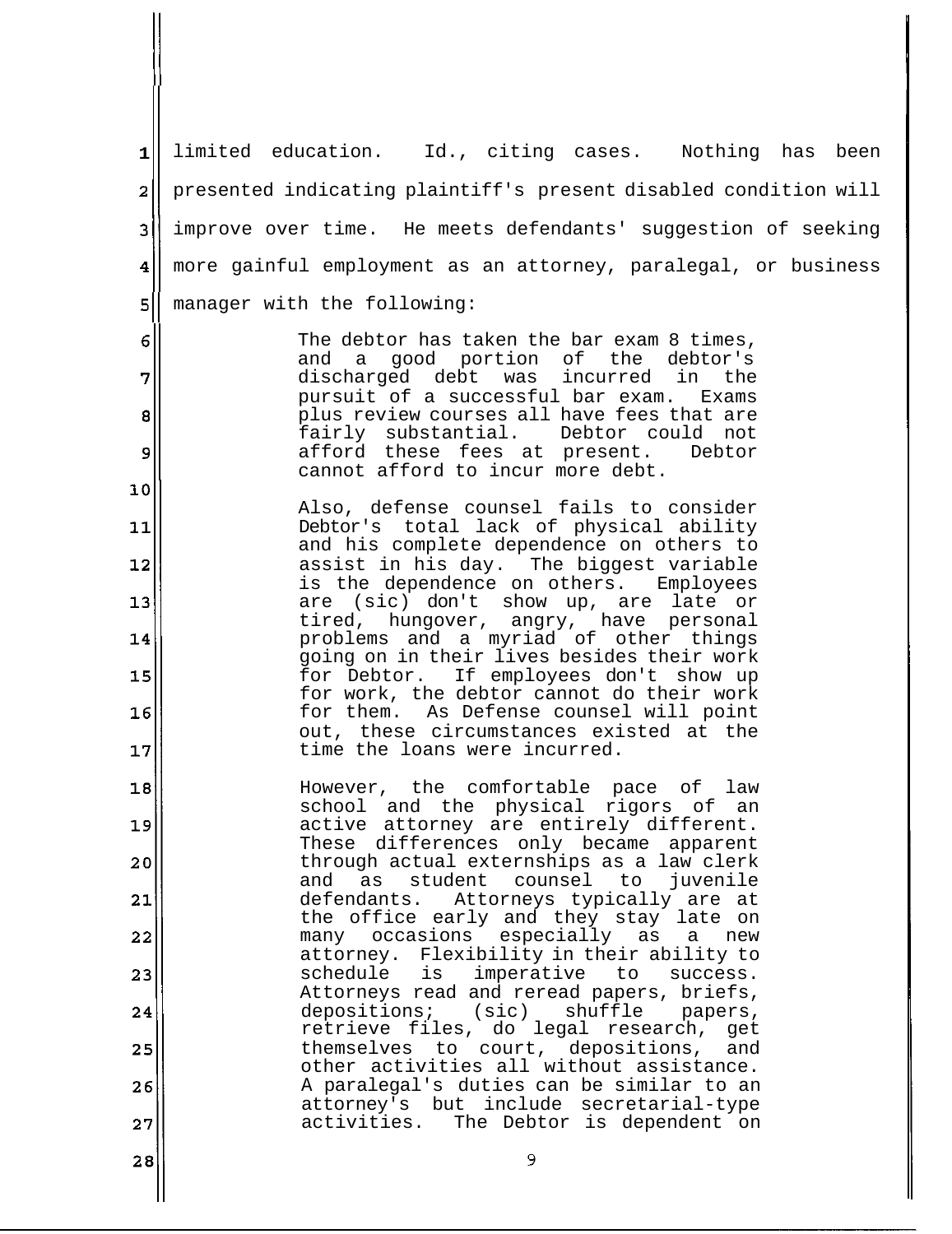$\mathbf{1}$ others for this assistance. This assistance is not free and the monies the  $\overline{\mathbf{z}}$ debtor receives from the state for his care is relegated to Activities of Daily 3 Living (personal care, at-home medical care, and necessary household assistance) . Use of the monies for other activities 4 (such as help with employment related 5 activities) is not allowed. These circumstances are indeed, 6 extraordinary and will persist for all if 7 not more than the loan repayment period. 8 Plaintiff's answer to closing brief at 3-4, dkt. 40 9 This court concurs. Debtor has met the second prong 10 of the test  $11$ 7. The third prong of the Brunner test requires that  $12$ debtor prove good faith efforts were made to repay the loans.  $13$ Birrane at 499. Courts measure good faith by examining various 14 factors. The fact debtor has made no or only some payments is 15 not, in and of itself dispositive. Good faith is measured by  $16$ debtor's efforts to obtain employment, maximize income and  $17$ minimize expenses. Id. (citing cases). Debtor may not willfully  $18$ or negligently cause his own default. His condition must result 19 from factors beyond his reasonable control. 287 B.R. at 500.  $20$ Finally, good faith is also measured by debtor's effort, or lack  $21$ thereof, to negotiate a repayment plan. Id. 22 Plaintiff's trial testimony that he remained current 23 with \$771.19 monthly student loan payments until February of 2001 24 is undisputed. His adversary complaint was filed in January of 25 2001. His filing of the adversary does not automatically excuse 26 his obligation to continue to make good faith student loan 27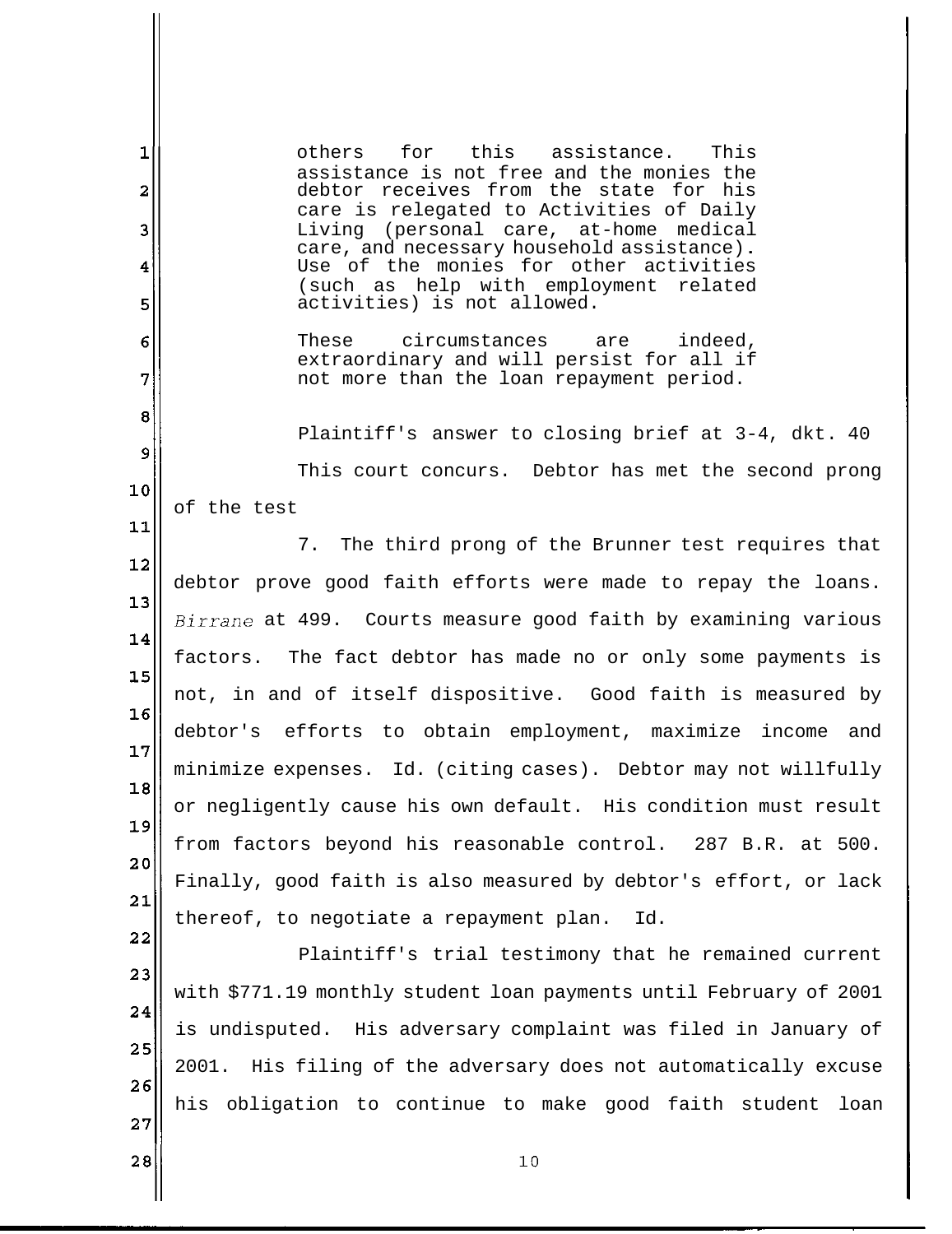1 5 he create unpaid post petition credit card debt to ensure his<br>6 student loans are current payments, if feasible. Birrane at 500. While he ceased payments **2**  3 **4**  student loans are current as his complaint was being adjudicated, his testimony that he could only remain current by living on credit cards is both credible and undisputed. There is no good faith requirement that

7 Debtor's good faith efforts to negotiate a repayment 7~~ 8|| plan include a successful settlement with defendant TERI, 9| allowing discharge of student loan debt provided debtor loll documented his modest income. Finding of fact 3. He also attempted to settle with the remaining defendants. Given his 11 12 disability and employment status, debtor was unwilling to commit 13 to a long-term 25-year, income-contingent repayment plan. Defendants in turn, refused his request to settle based on a 14 proposal similar to the TERI arrangement. Id. at 3. In post 15 16|| trial briefing, plaintiff asserts he also attempted to comply 17|| with defendants' request for a physician certified total and 18<br>permanent disability finding. Closing brief at 4-5, dkt. 37.<br>39<br>20<br>39<br>Bee 34 C.F.R. 55685.212 (b), 213 (c)<br>As plaintiff arques:

28

 $\mathbf{\mu}$ 

As plaintiff argues:

 $21$ The debtor has co-operated (sic) with the defense by showing good faith prior to and  $22$ after filing for bankruptcy. The debtor faithfully paid toward reducing the debt 23 owed on his student loans prior to bankruptcy. 24

What is not noted by defense counsel is 25 that student loans were a first priority of the debtor at the expense of other 26 debts as the need to request bankruptcy drew near; there was not enough income to 27 satisfy all creditors.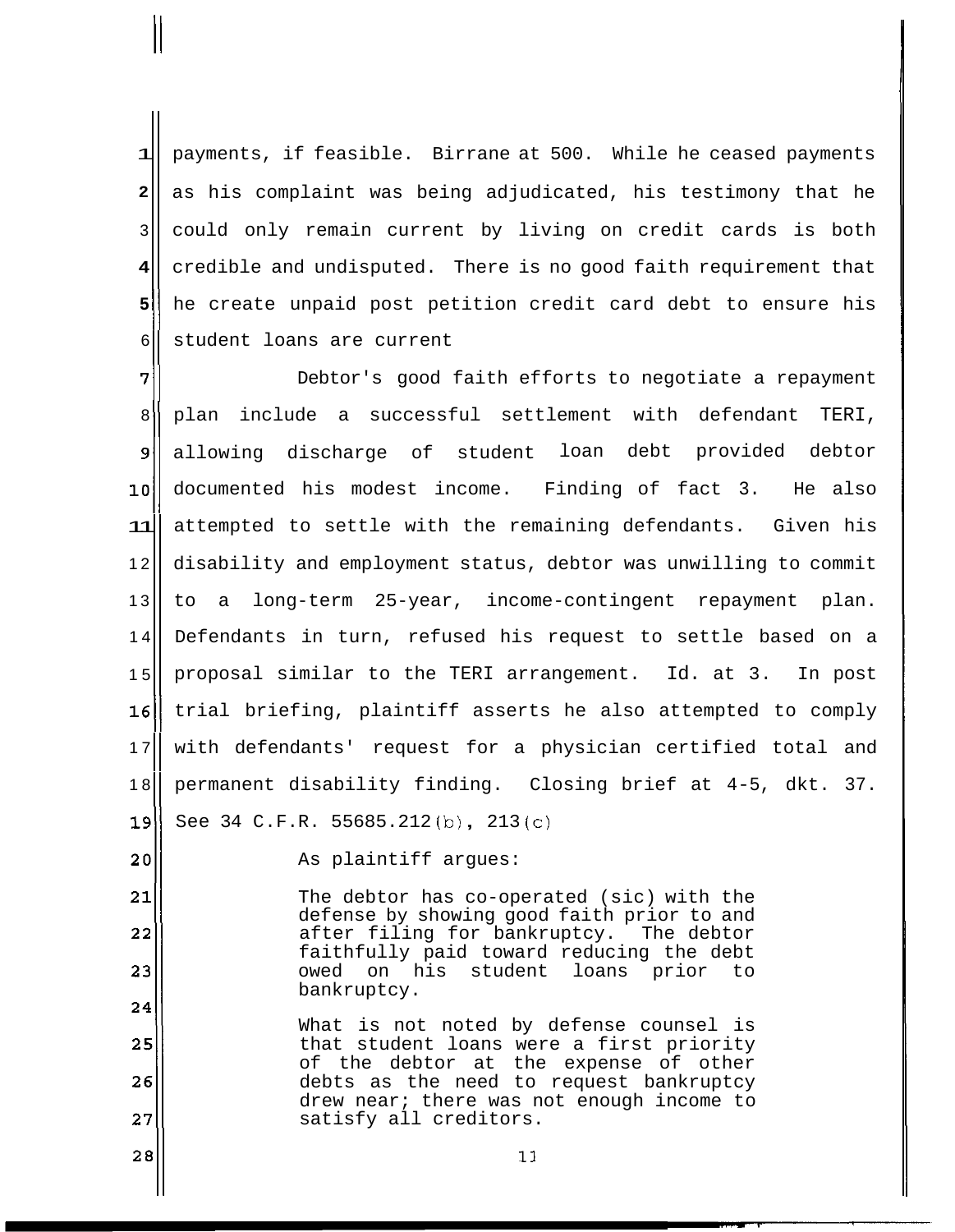$\mathbf{1}$ There is not excess income, as stated by the Defense. In fact, income is reduced since the inception of this litigation.  $\overline{2}$ Additionally, two of the Debtor's monthly obligations, the state-owed PCA 3 fee/premium and his Section 8 rent, are increasing/decreasing 4 with his income. 5 Answering Brief at 4-5, dkt. 40 6 This court concludes debtor made good faith efforts to 7 negotiate a repayment plan, given his physical and employment 8 prospects. Debtor has met the third prong of the test. 9 8. After making findings and conclusions that all 10 three undue hardship prongs have been met, courts in the Ninth  $11$ Circuit must evaluate debtors' income and expenses to determine  $12$ if a partial or complete hardship discharge of student loans  $13$ should be entered. *Saxman* at 1173-75. 14 This fact finder evaluates debtor's income and  $15$ expenses as justifying a complete, rather than a partial  $16$ discharge. The method for calculating debtor's average monthly 17 expenses is properly left to the discretion of the bankruptcy  $18$ court. *United Student Aid Funds, Inc.* v. *Pena (In re Pena),* 155 19 *F.* 3d 1108, 1112 (9<sup>th</sup> Cir. 19981.  $20$ First, there was no trial evidence received  $21$ indicating a reasonable prospect of improvement of either  $22$ debtor's debilitating physical or modest financial circumstances 23 Second, this fact finder views debtor's testimony of his present 24 modest finances and lifestyle as credible and substantiated by 25 filed bankruptcy schedules. Defendants' argument that the 26 discharqe of thousands of dollars of debt leaves available the  $27$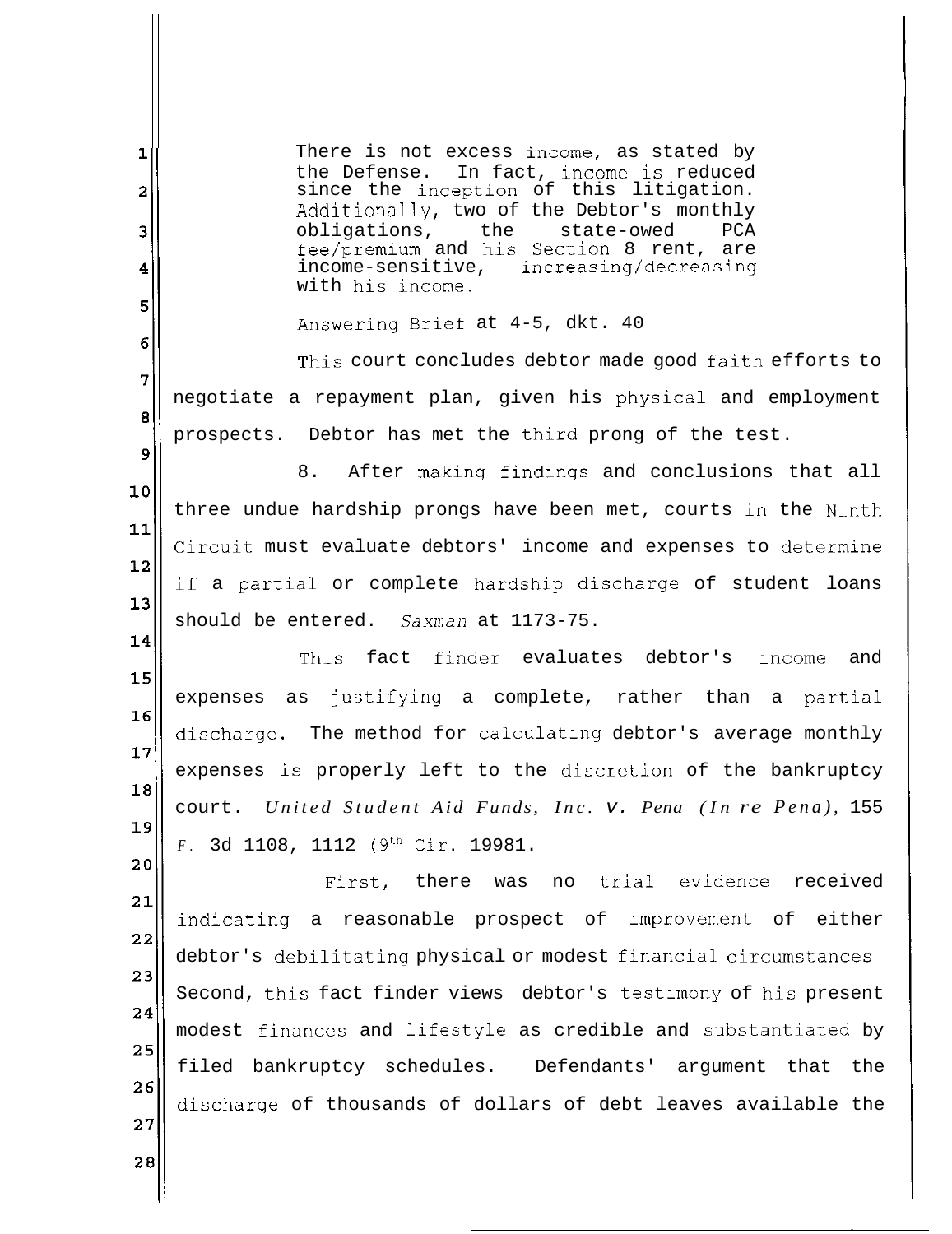**1** funds originally used to keep the student loans current, founders **211** on the uncontradicted testimony and evidence that debtor was able to keep current only by going into debt on his credit cards.' **3**  While the standard for discharge of a student loan is indeed **4**  stringent, debtors are not required to set the stage for a second **5 6**  bankruptcy filing. **ORDER 7**  The Court finds for plaintiff and against defendants. **8**  Plaintiff' s complaint is sustained and defendants' claims are **9**  discharged in this bankruptcy pursuant to 11 U.S.C.  $$523(a)(8)$ . **10**  was issued on December 12, 2003.<br>Dated this  $\sum_{i=1}^{n}$  day of January, 2004. A judgment was issued on December 12, 2003. **11 ch 12 13 14**   $Cov_{\bullet}$ George B. Nie Sen, Jr. United States Bankruptcy Judge **15**   $16$ Copy mailed the  $|S'$  day 17 of January, 2004, to: 18 Gregory T. Boehm P 0 Box 1986 19 Tempe AZ 85280-1986 Plaintiff Pro Se  $20$ 21  $22$ **3** Our Bankruptcy Appellate Panel's requirement of 23 maintaining student loan payments presents a conundrum for debtors. If debtor fails to do so, good faith may be lacking. If 24 debtor does so, arguablythere is post discharge income available to pay student loans. Birrane at 500, citing, U. S. Department of 25 Education v. Wallace (In re Wallace), 259 B.R. 170, 185 (C.D. Cal. 2000).  $C.f.$  Cota, 298 B.R. at 420. (Failure to make payments 26 does not prevent a finding of good faith when debtor lacks the resources to make payments). 27  $28$  $13$